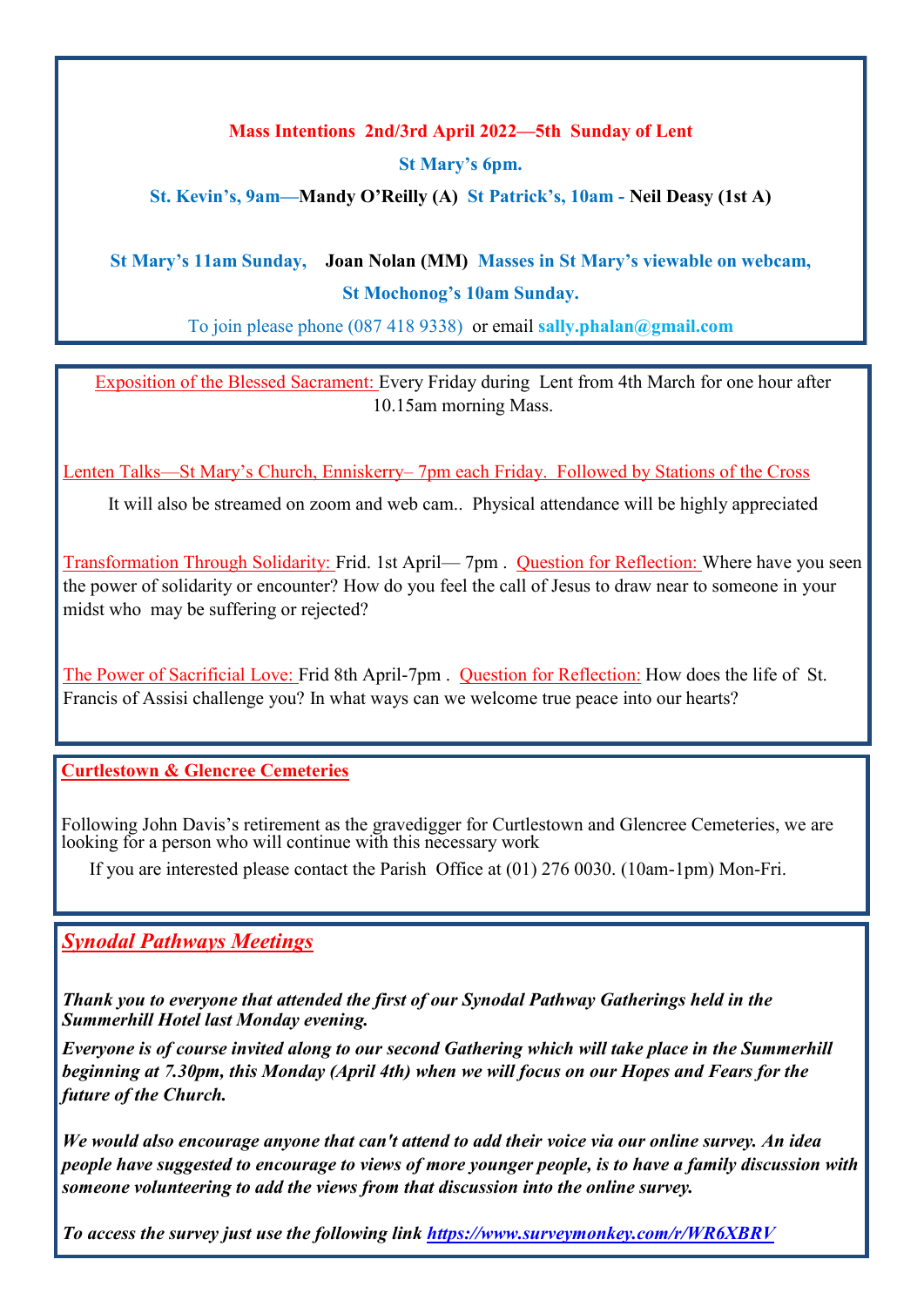## **ENNISKERRY PARISH FUNDRAISER LOTTO**

Jackpot increases weekly up to  $\epsilon$ 5,000. Draw each Thursday.

Join Now. Scan the QR code on our website or go to: **https://www.ourfundraiser.ie/org/enniskerryparish**

**Lotto** 31st March Result - Winning numbers 1 2 8 17 Jackpot not won and now stands at €625. Lucky dip winner Cyril Blackbyrne €25

Thank you all for your support



# **SYNDONAL PARISH GATHERINGS**

Meeting Monday April 4th - 7.30—9.30pm—Summerhill Hotel.

## Transforming Hurt— A Five week Journey An Enniskerry Joint-Parishes Iniative

How can we become a more welcoming, caring, inclusive community? How well connected do we ourselves feel?

How can we reach out more widely to others who may be feeling lonely, anxious, isolated or excluded?

a safe, nurturing 'Sacred Space' - helping us to remain present, to listen, to rest, and to grow in acceptance of ourselves and others.

Is there someone you could invite? A family member, friend or neighbour? Someone who could really benefit from more connection at this time? Be assured that all will be very welcome

# Wednesdays March 9th—April 6th at 7.30pm—Powerscourt National School

### **LENTEN TABLE**

A little idea to help live Lent this year, is to set up a Lenten table at home. You can place some items that remind you to talk to Jesus, to be hopeful and to be the best person you can be during Lent.



 $(\sqrt{2})$ 

Place some sand and stones on the table, reminding us that when there are some difficult moments in life Jesus be there for us.

A bowl of water, reminding us that our hearts are made new and fresh when we say we are sorry.





A candle to remind us that we must bring the light of God's love into the lives of all who know us .

You could light the candle each evening and say a little prayer.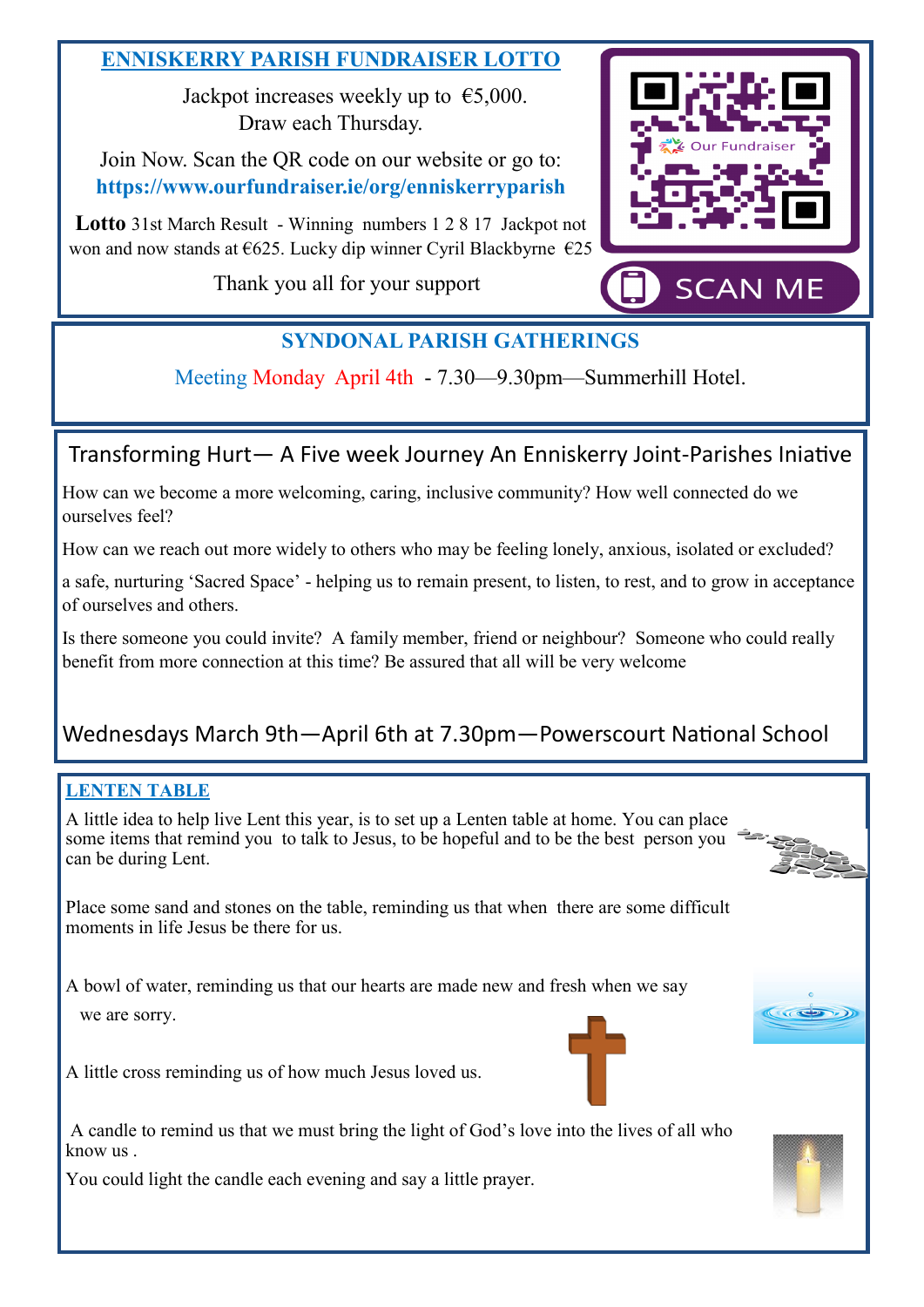# **ASSOCIATION OF CATHOLICS IN IRELAND**

# **Human Rights and the challenges for the Church—LINDA HOGAN**

**More than ever, the intersection between human rights and religious traditions and their importance in a global context remains a geopolitical flashpoint. Linda is at the forefront of international debates on the intersection of religion, gender and human rights.**

**Professor Linda Hogan** of Trinity College, Dublin - Chair of Ecumenics, School of Religion - is an ethicist with extensive experience in research and teaching in pluralist and multi-religious contexts. Her primary research interests lie in the fields of inter-cultural and inter-religious ethics, social and political ethics, human rights and gender.

**ACI** is honoured to host Linda as guest speaker for this latest Zoom call in our **Synodal Pathway** series. To join us, use the following URL:

**<https://us02web.zoom.us/j/87082979287?pwd=b09IWUNLSUhmaGdNNXQySElLdndYdz09>**

Meeting ID: 870 8297 9287 Passcode: 659942



# **Saturday April 23rd**